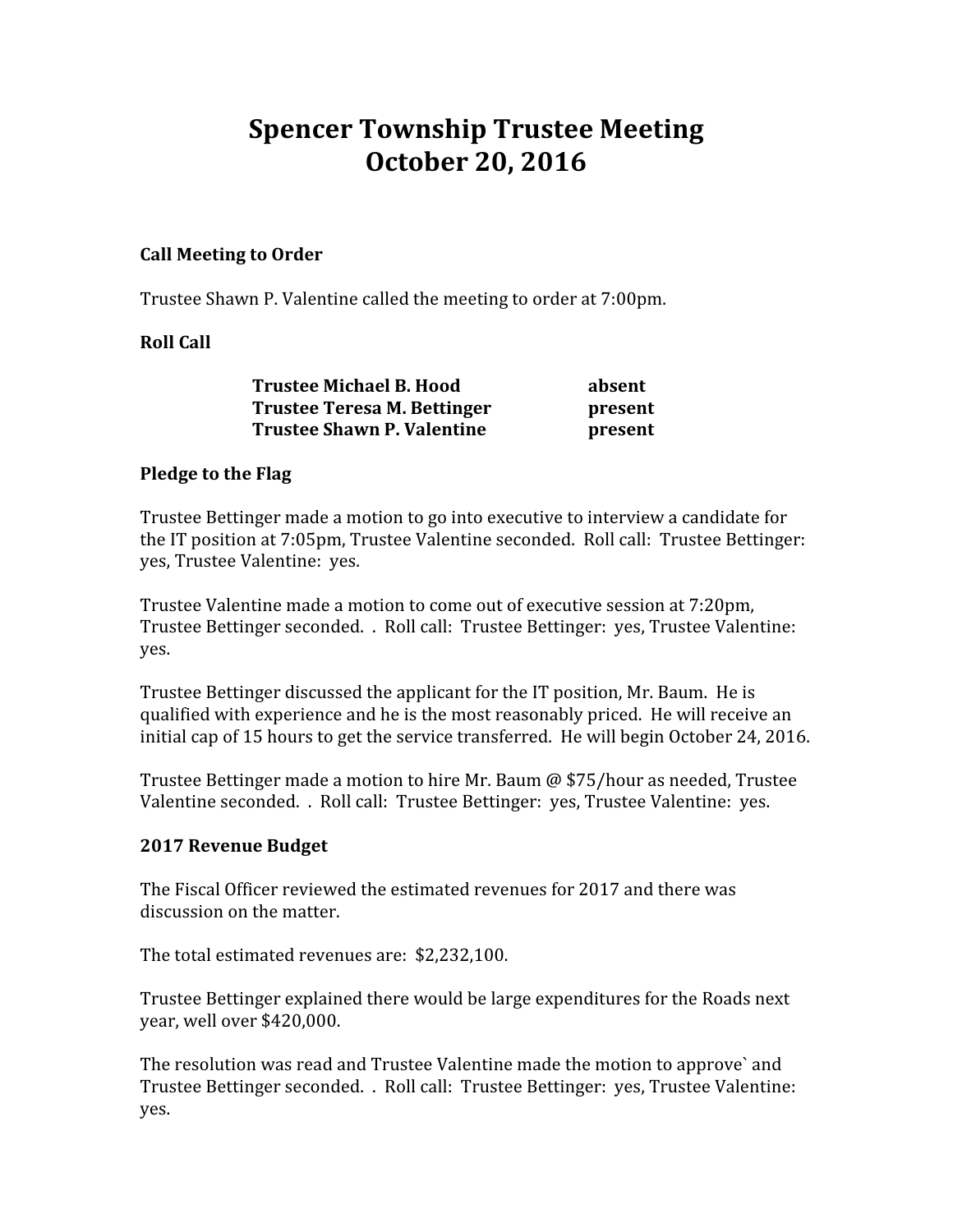Trustee Valentine asked the Fiscal to look into interest rates for Star Ohio investments.

## Road

Leaf pickup will begin November 1, 2016 in the Oak Grove Estates.

Township employee, Dean Croskey will install the doors on the old Town Hall, Trustee Valentine made the motion to purchase the doors for around \$800, Trustee Bettinger seconded. . Roll call: Trustee Bettinger: yes, Trustee Valentine: yes.

The Board reviewed and approved the resolution for the current road project estimate for the Schwamberger road-phase 2 and Frankfort Road 2017/2018. Trustee Bettinger made the motion, Trustee Valentine seconded. Roll call vote: Trustee Bettinger: yes, Trustee Valentine: yes.

Trustee Valentine suggested getting the carpet replaced at the Township Hall. Mr. Croskey will look into replacing the flooring.

Unlimited pickup begins October 24, 2016.

#### Open to the Public

Mr. Morgan, resident asked what road work will happen on Frankfort. Trustee Bettinger explained both Frankfort and Schwamberger would be resurfaced. Frankfort is a county road that was combined with Schwamberger to get more State funding for both the Township and the County.

Kate Roth, resident, asked that the Board check with the County representative for social media help and website assistance.

Jack Gulvas, resident, asked if the Board could complain to the County about the poor roadwork performed on Frankfort Road.

Trustee Valentine made a motion to adjourn at 7:55pm, Trustee Bettinger seconded. Roll call vote: Trustee Bettinger: yes, Trustee Valentine: yes.



Dawn E. McDonald Fiscal Officer



Teresa M. Bettinger Vice Chairman of the Board of Trustees